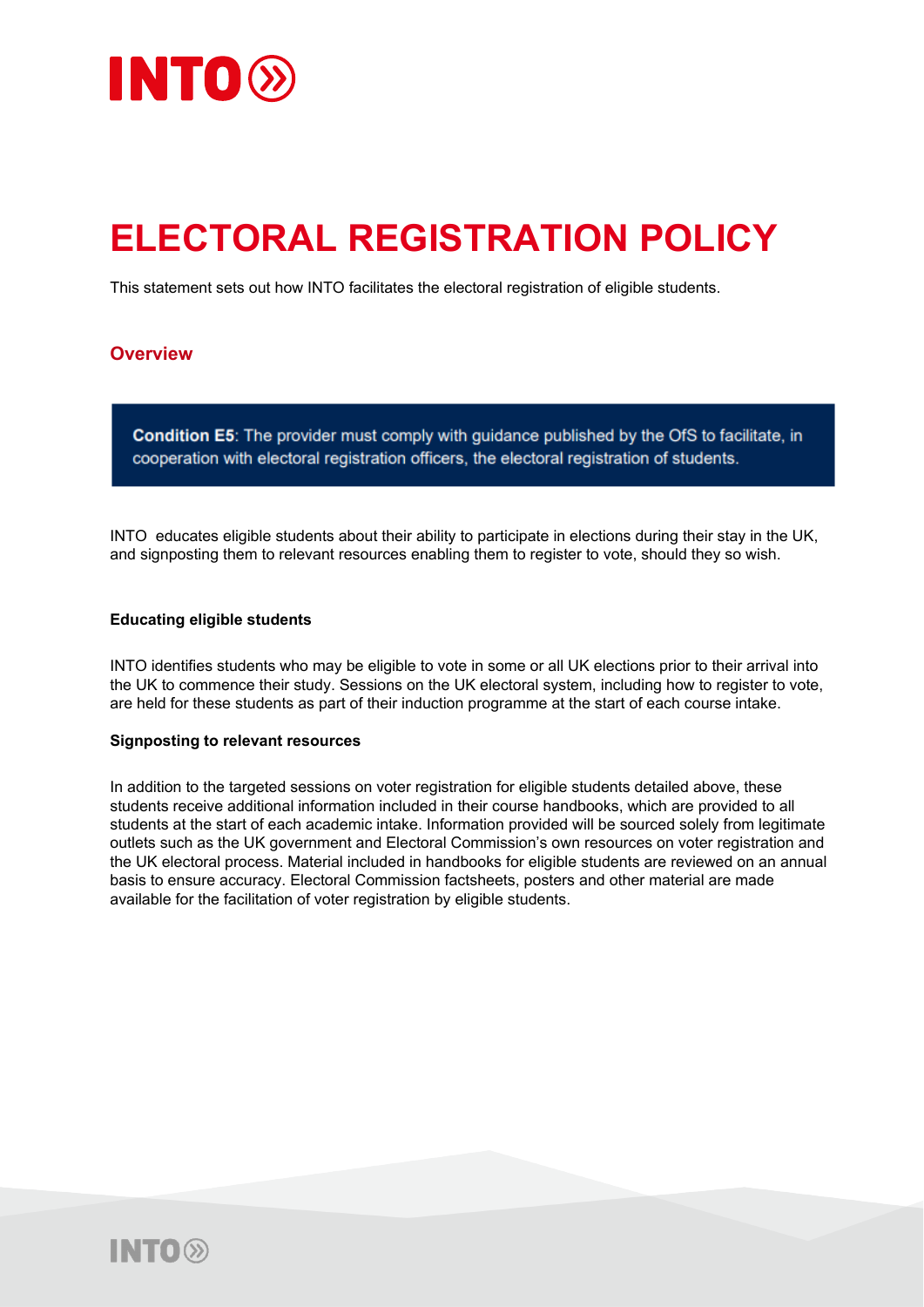# **Appendix A: electoral eligibility of different nationalities in English elections**

| Nationality $\rightarrow$ | <b>British</b> | Commonwealth | EU citizen | Qualifying |
|---------------------------|----------------|--------------|------------|------------|
| Election $\downarrow$     |                |              |            | foreign    |
|                           |                |              |            | national   |
| UK                        | Yes            | Yes          | No         | No         |
| Parliamentary             |                |              |            |            |
| Local                     | Yes            | Yes          | Yes        | No         |
| Government                |                |              |            |            |
| Greater                   | Yes            | Yes          | Yes        | No         |
| London                    |                |              |            |            |
| Authority                 |                |              |            |            |
| Police and                | Yes            | Yes          | Yes        | <b>No</b>  |
| Crime                     |                |              |            |            |
| Commissioner              |                |              |            |            |

## **Appendix B: List of Commonwealth countries whose citizens are eligible to vote in English elections**

| Antigua and<br><b>Barbuda</b> | <b>Australia</b>            | <b>The Bahamas</b> |
|-------------------------------|-----------------------------|--------------------|
| <b>Bangladesh</b>             | <b>Barbados</b>             | <b>Belize</b>      |
| <b>Botswana</b>               | <b>Brunei</b><br>Darussalam | Cameroon           |
| Canada                        | Cyprus1                     | Dominica           |
| <b>Eswatini</b>               | Fiji Islands2               | Ghana              |
| Grenada                       | Guyana                      | India              |

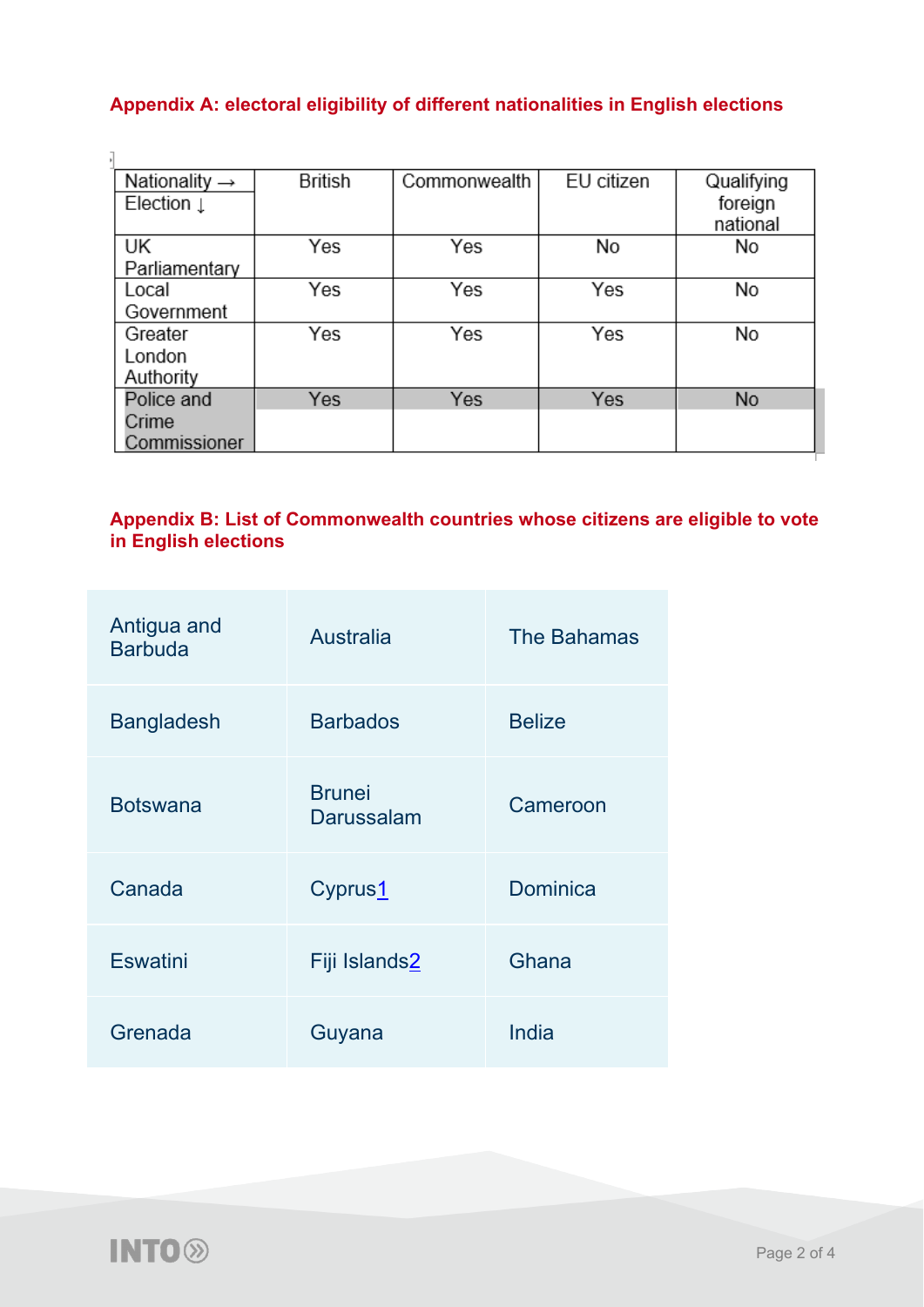| Jamaica                               | Kenya                                 | <b>Kiribati</b>            |
|---------------------------------------|---------------------------------------|----------------------------|
| Lesotho                               | <b>Malawi</b>                         | <b>Malaysia</b>            |
| Malta1                                | <b>Mauritius</b>                      | Mozambique                 |
| <b>Namibia</b>                        | <b>Nauru</b>                          | <b>New Zealand</b>         |
| <b>Nigeria</b>                        | <b>Pakistan</b>                       | <b>Papua New</b><br>Guinea |
| Rwanda                                | <b>St Kitts &amp; Nevis</b>           | <b>St Lucia</b>            |
| St Vincent &<br><b>The Grenadines</b> | Samoa                                 | <b>Seychelles</b>          |
| Sierra Leone                          | Singapore                             | Solomon<br><b>Islands</b>  |
| <b>South Africa</b>                   | Sri Lanka                             | <b>The Gambia</b>          |
| Tonga                                 | <b>Trinidad and</b><br><b>Tobago</b>  | Tuvalu                     |
| Uganda                                | <b>United Republic</b><br>of Tanzania | Vanuatu                    |
| Zambia                                | Zimbabwe                              |                            |